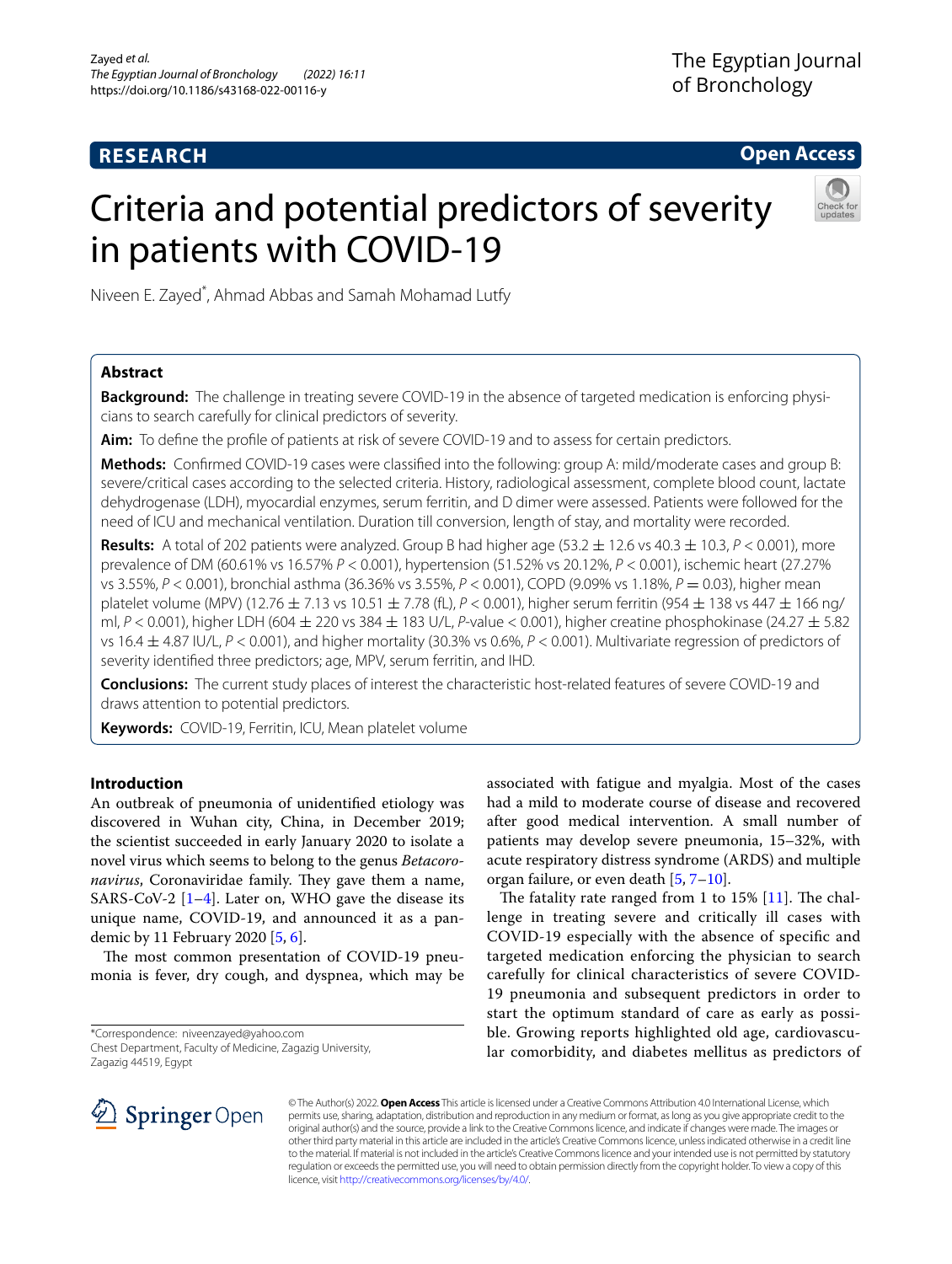severe course of disease [\[12](#page-7-3)]. Others identifed several biomarkers to help in predicting severe and fatal coronavirus disease 2019 (COVID-19) such as serum ferritin, D-dimer, and cardiac enzymes  $[13]$ . The aim of this work is to defne the profle of patients at risk of severe COVID-19 and to assess for certain predictors of severity.

## **Patients and methods**

This is an observational cross-sectional study including 202 patients diagnosed to have COVID-19. The study was conducted at Zagazig University isolation hospitals from the period of March 2020 to June 2021. The study was approved by Zagazig University Ethics Committee (number 9229). Written informed consent was obtained from all participants.

## **Inclusion criteria**

The study includes laboratory-confirmed COVID-19 patients (confrmed by real-time polymerase chain reaction) admitted l during the period of the study.

The patients were classified into two groups: group A included mild/moderate cases and group B included severe/critical cases according to the following criteria.

Severity of COVID-19 was graded as follows: (1) mild: mild clinical symptoms, no pneumonia on lung CT; (2) moderate: fever, cough, and lung CT with pneumonia; (3) severe: respiratory distress (respiratory rate > 30/min, oxygen saturation (O2Sat)  $\leq$  93% at rest and/or ratio of arterial oxygen partial pressure to fractional inspired oxygen  $\leq$  300 mmHg (PaO<sub>2</sub>/FIO<sub>2</sub>); and (4) critical: aforementioned criteria of respiratory failure receiving mechanical ventilation, shock, and/or organ failure other than lung and/or intensive care unit (ICU) hospitalization [[14,](#page-7-5) [15\]](#page-7-6).

All participants were subjected to full history taking including smoking history and comorbidity profle. Clinical symptoms including fever, cough, dyspnea, myalgia, hemoptysis, sore throat, diarrhea, loss of smell, and anorexia were recorded. Radiological assessment by initial chest x-ray then CT chest as possible and appropriate. Routine laboratory investigations: complete blood count (CBC), coagulation profle, serum biochemical tests (including renal and liver function, and electrolytes), laboratory investigation to assess the severity of COVID-19: lactate dehydrogenase (LDH), myocardial enzymes (CPK-MB), serum ferritin, D dimer, and arterial blood gas analysis. Patients were followed up for the need for ICU and mechanical ventilation (MV), duration till conversion, total length of stay, and fnal outcome whether survived or died were recorded.

#### **Statistical methods**

The statistical analysis was done using Minitab 17.1.0.0 for Windows (Minitab Inc., 2013, Pennsylvania, USA). The data normality was examined using the Shapiro-Wilk test, the continuous data represented as mean and standard deviation (SD), and categorical data as number and percentage (%). Comparison between two means was done using independent t test, while chi-square test compared the frequency of two groups or more. Logistic regression analysis test with backward elimination methods was used to predict the factors associated with severity. The accuracy of MPV and ferritin were assessed using receiver operating curve analysis; assuming that the area under the ROC curve of 0.9 for this study was signifcant with margin of type I error 0.05 and type II error 0.1, the sample size calculated with a minimum total number of 70 and the minimum number of cases with severe COVID-19 was 35 using SigmaPlot software 12.5.0.38 for Windows (SigmaPlot, Systat Software Inc. UK, 2011). All tests were two sided, *P* considered signifcant if  $< 0.05$ .

## **Results**

This study analyzed 202 patients proved to have COVID-19 by real time PCR, they were classifed into two groups, group A with mild/moderate COVID-19 and group B with severe/critical COVID-19 (Fig. [1\)](#page-2-0) according to the aforementioned criteria. Table [1](#page-2-1) demonstrates the demographic data of both groups where group B had higher age (53.2 ± 12.6 vs 40.3 ± 10.3, *P* < 0.001), more prevalence of comorbidity profle, DM (60.61% vs 16.57% *P* < 0.001), hypertension (51.52% vs 20.12%, *P* < 0.001), ischemic heart disease (IHD) (27.27% vs 3.55%, *P* < 0.001), bronchial asthma (36.36% vs 3.55%, *P* < 0.001), COPD (9.09% vs 1.18%,  $P = 0.03$ ), and hyperlipidemia  $(12.12\% \text{ vs } 2.37\%, P = 0.01).$ 

The clinical characteristics of the studied COVID-19 patients are shown in Table [2,](#page-2-2) which revealed that group B had longer duration of symptoms before admission  $(5.55 \pm 2.15$  days vs  $3.89 \pm 1.1$  days,  $P < 0.001$ ). Regarding the presenting symptoms, group B had more prevalence of dyspnea (81.82% vs 37.28%, *P* < 0.001), cough (100% vs 83.43%, *P* = 0.012), myalgia (66.67% vs 46.15%, *P* = 0.03), hemoptysis (24.24% vs 0%, *P* < 0.001), diarrhea (72.73% vs 43.2%,  $P = 0.002$ ), loss of smell (48.5% vs 29.59%,  $P =$ 0.034), anorexia (39.4% vs 21.3%,  $P = 0.27$ ).

Regarding the radiological presentation, abnormalities were bilateral in all cases of group B vs 71.6% in group A with *P*-value < 0.001, more reticular infltrates 36.4% in group B vs 10.6% in group A with *P*-value 0.02 and more ground-glass opacities (GGO) 72.73% in group B vs 19.53% in group A with *P*-value < 0.001 as shown in Table [3](#page-3-0).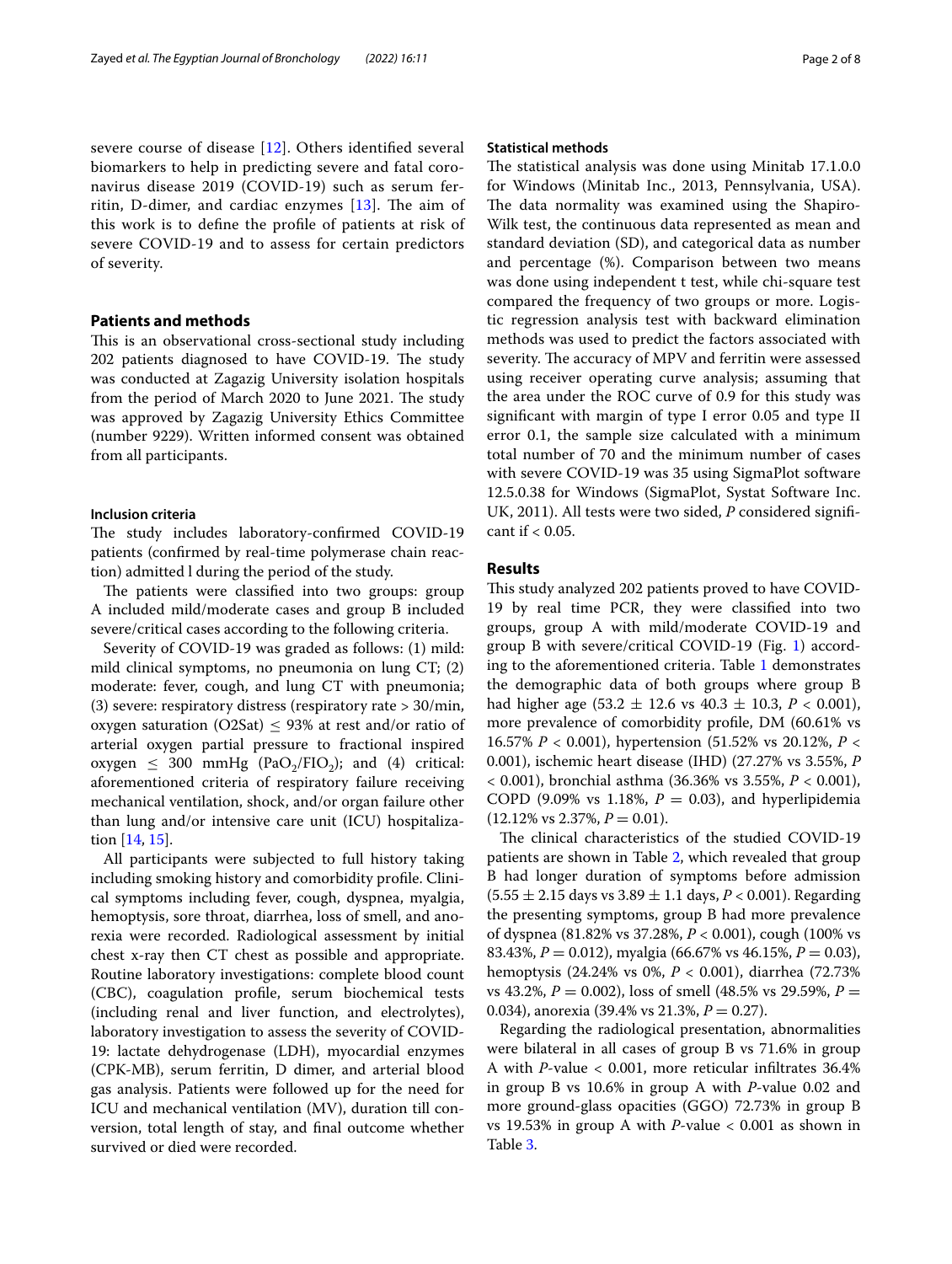

<span id="page-2-0"></span>Laboratory assessment of patients on admission is shown in Table [4](#page-3-1), which revealed the followings in group B compared to group A; more lymphopenia (16.18%  $\pm$  7.13% for group B vs 42.1%  $\pm$  7.78% for group A *P* < 0.001), higher MPV ( $12.76 \pm 7.13$  (fL) vs  $10.51 \pm 7.78$ (fL),  $P < 0.001$ ), higher ESR (60.4  $\pm$  17.7 (mm/h) vs 39

 $\pm$  19.6 (mm/h), *P* < 0.001), higher CRP (119.5  $\pm$  45.6 mg/L vs 59.6 ± 39.5 mg/L, *P* < 0.001), higher serum ferritin (954  $\pm$  138 ng/ml vs 447  $\pm$  166 ng/ml, *P* < 0.001), more positive D-dimer (75.8% vs 20.7%, < 0.001), higher LDH (604 ± 220 U/L vs 384 ± 183 U/L, *P*-value < 0.001), higher AST (69  $\pm$  37 U/L vs 51.7  $\pm$  25.4 U/L,  $P=$  0.01),

<span id="page-2-1"></span>**Table 1** Demographic data of the studied COVID-19 patients

| <b>Variables</b> | Mild & moderate<br>$(n = 169)$ | Severe & critical<br>$(n=33)$ | P-value                               |
|------------------|--------------------------------|-------------------------------|---------------------------------------|
| Age              | $40.3 \pm 10.3$                | $53.2 \pm 12.6$               | $< 0.001*$                            |
| Sex (male)       | 133 (78.7%)                    | 29 (87.9%)                    | $0.23^+$                              |
| Smoking          | 48 (28.4%)                     | 12 (36.4%)                    | $0.36^{\ddagger}$                     |
| Comorbidities    |                                |                               |                                       |
| DМ               | 28 (16.6%)                     | 20 (60.6%)                    | $< 0.001$ <sup><math>\pm</math></sup> |
| Hypertension     | 34 (20.1)                      | 17 (51.5%)                    | $< 0.001$ <sup>+</sup>                |
| <b>IHD</b>       | 6(3.6%)                        | 9(27.3%)                      | $< 0.001$ <sup>+</sup>                |
| Bronchial asthma | $6(3.6\%)$                     | 12 (36.4%)                    | $< 0.001$ <sup>+</sup>                |
| COPD             | 2(1.2%)                        | $3(9.1\%)$                    | $0.03^+$                              |
| Hyperlipidemia   | $4(2.4\%)$                     | 4 (12.1%)                     | 0.01 <sup>‡</sup>                     |
| Hypothyroidism   | $2(1.2\%)$                     | $0(0\%)$                      | $1^{\ddagger}$                        |
|                  |                                |                               |                                       |

Continuous data represented as mean and SD, and categorical data represented as number and percentage (%).\*Independent samples Student's *t*-test; <sup>‡</sup>chisquare test; *P* < 0.05 is signifcant; *DM*, diabetes mellitus; *IHD*, ischemic heart disease; *COPD*, chronic obstructive pulmonary disease

<span id="page-2-2"></span>**Table 2** Clinical characteristics of the studied COVID-19 patients

| <b>Variables</b>                         | Mild & moderate Severe &<br>$(n = 169)$ | critical ( $n = 33$ ) | P-value                |
|------------------------------------------|-----------------------------------------|-----------------------|------------------------|
| Duration of symptoms<br>before admission | $3.9 \pm 1.1$                           | $5.6 \pm 2.2$         | $< 0.001*$             |
| Fever                                    | 151 (89.4%)                             | 30 (90.9%)            | $0.79^{+}$             |
| Cough                                    | 141 (83.4%)                             | 33 (100%)             | $0.012$ <sup>+</sup>   |
| Expectoration                            | 16 (9.5%)                               | $0(0\%)$              | 0.07 <sup>‡</sup>      |
| Dyspnea                                  | 63 (37.3%)                              | 27 (81.8%)            | $< 0.001$ <sup>+</sup> |
| Myalgia                                  | 78 (46.2%)                              | 22 (66.7%)            | $0.03^+$               |
| Sore throat                              | 59 (34.9%)                              | 9(27.3%)              | $0.39^{\ddagger}$      |
| Hemoptysis                               | $0(0\%)$                                | 8 (24.2%)             | $< 0.001$ <sup>‡</sup> |
| Diarrhea                                 | 37 (43.2%)                              | 24 (72.7%)            | 0.002 <sup>‡</sup>     |
| Loss of smell                            | 50 (29.6%)                              | 16 (48.5%)            | 0.034 <sup>‡</sup>     |
| Anorexia                                 | 36 (21.3%)                              | 13 (39.4%)            | $0.027$ <sup>+</sup>   |

Continuous data represented as mean and SD, and categorical data represented as number and percentage (%).\*Independent samples Student's t-test;<sup>‡</sup>chisquare test; *P* < 0.05 is signifcant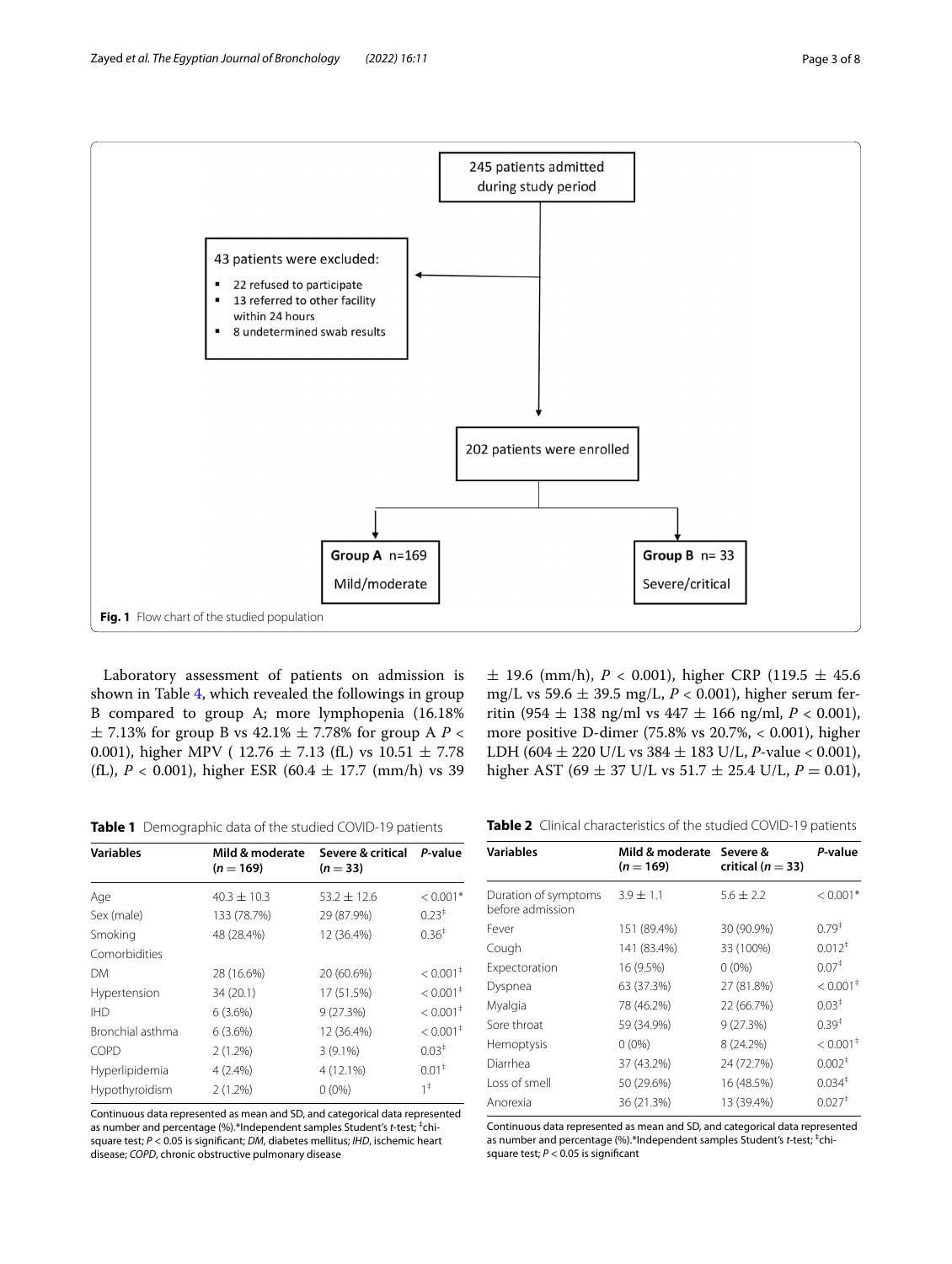<span id="page-3-0"></span>**Table 3** Chest x-ray and CT abnormalities of studied COVID-19 patients

| <b>Variables</b>                    | Mild & moderate<br>$(n = 169)$ | Severe & critical<br>$(n=33)$ | P-value                               |  |
|-------------------------------------|--------------------------------|-------------------------------|---------------------------------------|--|
| Radiological infil-<br>trates (yes) | 121 (71.6%)                    | 33 (100%)                     | $< 0.001$ <sup>#</sup>                |  |
| <b>Bilateral</b>                    | 77 (45.6%)                     | 33 (100%)                     | $< 0.001$ <sup><math>\pm</math></sup> |  |
| Nodular                             | 10 (5.9%)                      | $2(6.1\%)$                    | 0.76 <sup>‡</sup>                     |  |
| Reticular                           | 18 (10.6%)                     | 12 (36.4%)                    | $0.02^+$                              |  |
| GGO                                 | 32 (19.5%)                     | 24 (72.7%)                    | $< 0.001$ <sup>+</sup>                |  |

Categorical data represented as number and percentage (%). <sup>‡</sup>chi-square test; *P* < 0.05 is signifcant; *GGO*, ground-glass opacity

## <span id="page-3-2"></span>**Table 5** Outcome of the studied COVID-19 patients

| Variables                     | Mild/moderate<br>$(n = 169)$ | Severe/critical<br>$(n=33)$ | P-value                |
|-------------------------------|------------------------------|-----------------------------|------------------------|
| Duration till con-<br>version | $7.88 \pm 2.5$               | $9.4 + 2.6$                 | $0.03*$                |
| LOS                           | $7.6 \pm 1.7$                | $10.7 \pm 3.1$              | $0.001*$               |
| Need ICU                      | 51 (30.2%)                   | 33 (100%)                   | $< 0.001$ <sup>+</sup> |
| Need MV                       | 4(2.4%)                      | 29 (87.9%)                  | $< 0.001$ <sup>‡</sup> |
| Death                         | $1(0.6\%)$                   | 10 (33.3%)                  | $< 0.001^{\ddagger}$   |

Continuous data represented as mean and SD, and categorical data represented as number and percentage (%).\*Independent samples Student's *t*-test;<sup>+</sup>chisquare test; *P* < 0.05 is signifcant; *LOS*, length of stay

<span id="page-3-3"></span>**Table 6** Predictors of severity of COVID-19 patients using regression analysis

| <b>Variables</b> | OR   | 95% CI          | P-value |
|------------------|------|-----------------|---------|
| Age              | 1.5  | $(1.21 - 1.93)$ | 0.044   |
| <b>MPV</b>       | 6.7  | $(1.32 - 3.68)$ | 0.004   |
| Ferritin         | 2.04 | $(1.2 - 3.5)$   | 0.016   |
| <b>IHD</b>       | 31   | $(1.3 - 4.9)$   | 0.003   |

<span id="page-3-1"></span>**Table 4** Laboratory assessment of the studied COVID-19 patients on admission

| <b>Variables</b>         | Mild/moderate<br>$(n = 169)$        | Severe/critical<br>$(n=33)$ | P-value                |
|--------------------------|-------------------------------------|-----------------------------|------------------------|
| Laboratory investigation |                                     |                             |                        |
| <b>TLC</b>               | $5.97 \pm 1.92$                     | $6.7 \pm 3.4$               | $0.19*$                |
| Platelet                 | $201.3 \pm 61.9$                    | $187.5 + 70.2$              | $0.23*$                |
| HqB                      | $15.3 \pm 1.6$                      | $14.2 \pm 2.6$              | $0.02*$                |
| %Lymph                   | 42.1 $\pm$ 7.8                      | $16.2 \pm 7.1$              | $< 0.001*$             |
| <b>MPV</b>               | $10.5 \pm 1.8$                      | $12.8 \pm 7.1$              | $< 0.001*$             |
| <b>FSR</b>               | $39 \pm 19.6$                       | $60.4 \pm 17.7$             | $< 0.001*$             |
| CRP                      | $59.6 \pm 39.5$<br>$119.5 \pm 45.6$ |                             | $< 0.001*$             |
| Ferritin                 | $447 \pm 166$<br>$954 \pm 138$      |                             | $< 0.001*$             |
| Positive D-dimer         | 35 (20.7%)<br>25 (75.8%)            |                             | $< 0.001$ <sup>+</sup> |
| <b>IDH</b>               | $384 \pm 183$                       | $604 \pm 220$               | $< 0.001*$             |
| AST                      | $51.7 \pm 25.4$                     | $69 \pm 37$                 | $0.01*$                |
| AIT                      | $48.2 \pm 26.5$                     | $59.5 \pm 17.7$             | $0.01*$                |
| Creatinine               | $0.8 \pm 0.2$<br>$1.3 \pm 0.7$      |                             | $0.01*$                |
| CPK-MB                   | $16.4 \pm 4.9$                      | $24.3 \pm 5.8$              | $< 0.001*$             |
| <b>ABG</b>               |                                     |                             |                        |
| PH                       | $7.4 \pm 0.3$                       | $7.4 \pm 0.6$               | 0.06                   |
| PCO <sub>2</sub>         | $37.4 \pm 3.6$                      | $32 \pm 3.9$                | $< 0.001*$             |
| PO <sub>2</sub>          | $70.8 \pm 9.3$                      | $49.6 \pm 2.6$              | $< 0.001*$             |
| HCO <sub>3</sub>         | $20.9 \pm 1.97$                     | $19.6 \pm 2.8$              | $0.03*$                |
| Na                       | $131.7 \pm 4.5$                     | $129.7 \pm 4.7$             | $0.03*$                |
| K                        | $3.5 \pm 0.4$                       | $3.2 \pm 0.6$               | $0.02*$                |

Continuous data represented as mean and SD, and categorical data represented as number and percentage (%).\*Independent samples Student's *t*-test; ‡ chi-square test; *P* < 0.05 is signifcant; *TLC*, total leucocyte count (cell/ μL)<sup>3</sup>; *PLT*, platelet count (cell/μL)<sup>3</sup>; HgB, hemoglobin (gm/dL); %Lymph (cell/ μL)<sup>3</sup>; *MPV*, mean platelet volume (fL); *ESR*, erythrocyte sedimentation rate (mm/h); *CRP*, C-reactive protein (mg/L); ferritin (ng/ml); D-dimer, (mg/L); *LDH*, lactate dehydrogenase (U/L); *AST*, aspartate transaminase (U/L); *ALT*, alanine aminotransferase (U/L); creatinine (mg/dL); *CPK-MB*, creatine kinase myocardial band (IU/L); *PCO*<sub>2</sub>, partial pressure of arterial carbon dioxide (mm HG); *PO*<sub>2</sub> partial pressure of arterial oxygen (mm HG); *Na*, sodium (mEq/L); *K*, potassium (mmol/L)

Pearson,  $X^2 = 9.32$ ,  $P = 0.316$ 

higher ALT (59.5  $\pm$  17.7 U/L vs 48.2  $\pm$  26.5 U/L,  $P =$ 0.01), higher creatinine (1.25  $\pm$  0.65 mg/dL vs 0.83  $\pm$ 0.2mg/dL,  $P = 0.01$ ), and higher CPK-MB (24.27  $\pm$  5.82) IU/L vs 16.4 ± 4.87 IU/L, *P* < 0.001).

Group B also had more hypoxemia than group A (49.58 ± 2.59 mmHg vs 70.77±9.31 mmHg respectively, *P* < 0.001) in ambient air, lower PCO<sub>2</sub> (32.01  $\pm$  3.94 mmHg vs 37.41  $\pm$  3.56 mmHg respectively,  $P < 0.001$ ), lower Na  $(129.7 \pm 4.7 \text{mEg/L vs } 131.72 \pm 4.5 \text{ mEg/L, respectively.})$ *P* = 0.03) and lower K (3.19  $\pm$  0.6 mmol/L vs 3.46  $\pm$  0.43 mmol/L respectively,  $P = 0.02$ ).

Regarding the outcome of both groups; group B had longer duration till conversion  $(9.44 \pm 2.6 \text{ vs } 7.88 \pm 2.5)$ days,  $P = 0.03$ ), longer length of hospital stays (10.7  $\pm$ 3.13 vs 7.6  $\pm$  1.65 days, *P* = 0.001), more ICU admission (100% vs 30.18%, *P* < 0.001), more need of MV (87.9% vs 2.37%, *P* < 0.001) and higher mortality rate (33.3% vs 0.6%, *P* < 0.001) as shown in Table [5.](#page-3-2)

Multivariate regression of potential predictors of COVID-19 severity is shown in Table [6](#page-3-3) and revealed the following predictors: age ( $OR = 1.542$ ,  $CI = 1.21-1.93$ ), MPV (OR = 6.67, CI = 1.32-3.68), serum ferritin (OR  $= 2.04$ , CI = 1.19–3.47), and IHD with (OR = 3.1, CI = 1.25–4.94).

Table [7](#page-4-0) and Figs. [2](#page-4-1) and [3](#page-5-0) report the overall results of the ROC analysis regarding MPV and serum ferritin as predictors of COVID-19 severity. A cutoff of ferritin > 548.5 ng/ml yielded 91% sensitivity, 71% specifcity, 43% positive predictive value (PPV), 97% negative predictive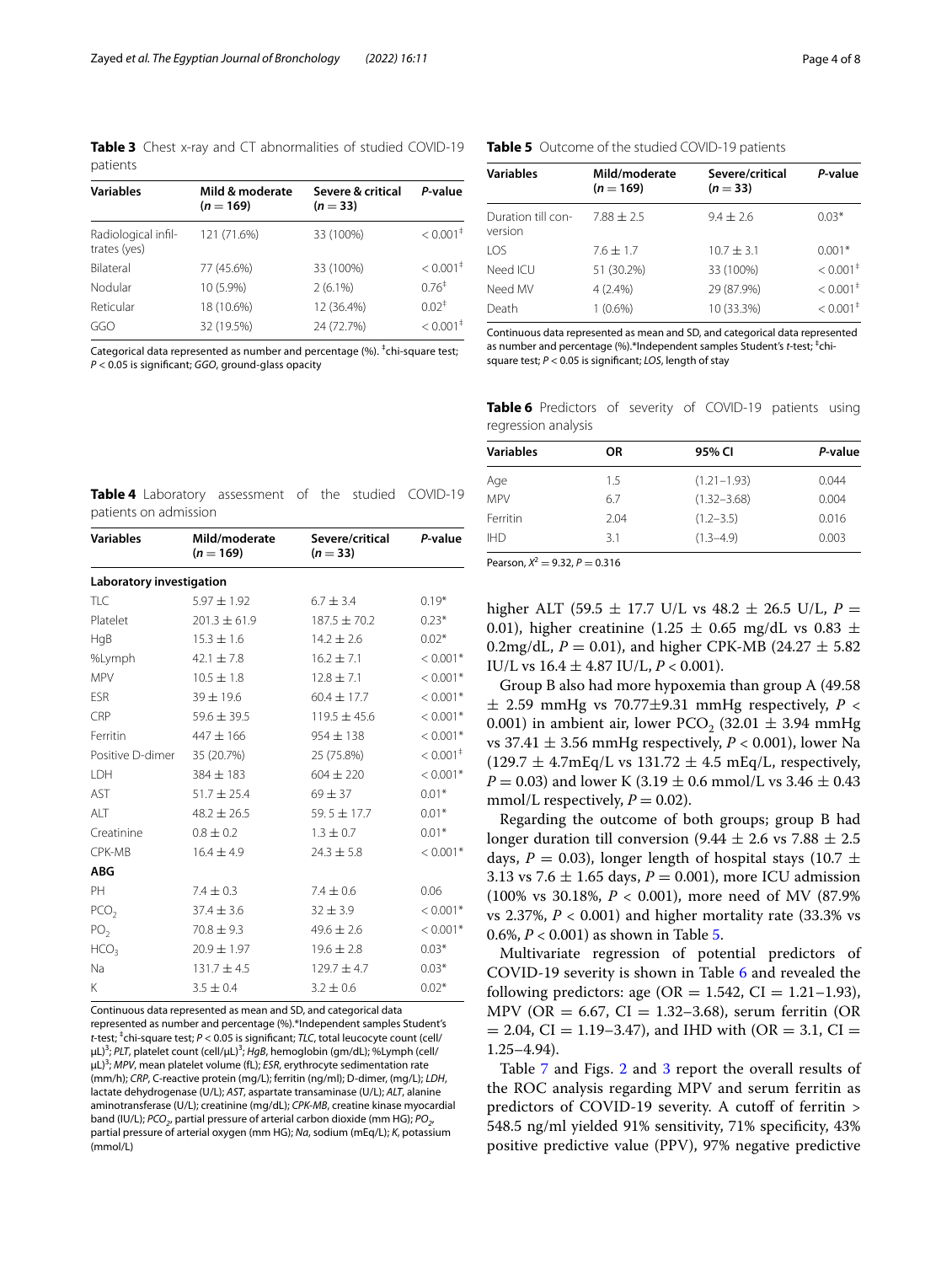| Variable cutoff          | Sensitivity (95%Cl) | Specificity (95%Cl) | <b>PPV (95%CI)</b> | <b>NPV (95%CI)</b> | <b>AUC (95%CI)</b>  | P-value |
|--------------------------|---------------------|---------------------|--------------------|--------------------|---------------------|---------|
| Ferritin $> 548.5$ ng/ml | 91% (75.6–98.1)     | 74% (66.9–80)       | 43% (19.7–51.5)    | 97% (84.8-99.1)    | $0.87(0.79 - 0.94)$ | < 0.001 |
| MPV > 9.5 fl             | 96% (84.2-99)       | 63% (29.2–44.3)     | 25% (16.3-35.8)    | 98% (85.3-99.5)    | $0.83(0.75-0.9)$    | < 0.001 |

<span id="page-4-0"></span>**Table 7** Validity of ferritin and MPV in predicting COVID-19 severity



<span id="page-4-1"></span>value (NPV) (AUC, 0.87). A cutoff of MPV  $> 9.5$  (fL) yielded 96% sensitivity, 63% specifcity, 25% positive predictive value (PPV), 98% negative predictive value (NPV) (AUC, 0.83).

## **Discussion**

The aspects of COVID-19 disease are widely ranging from asymptomatic condition up to multi-organ dysfunction. The clinical presentation cannot be discriminated from other respiratory diseases; hence, they share the common features such as fever, headache, fatigue, sore throat, cough, and dyspnea [\[7](#page-7-0)].

As mentioned in published reports, about 20 to 30% of patients progress to have pneumonia that need hospitalization and could be deteriorating to acute respiratory distress (ARDS) and death [[16\]](#page-7-7).

The host-related factors such as older age and presence of comorbidities play a signifcant role in determining the course of disease [\[17\]](#page-7-8), which support the current data, as the elderly patients with DM, hypertension (HTN), ischemic heart disease (IHD), and

chronic respiratory disease signifcantly sufered from severe disease. In the same line, Du et al.  $[18]$  $[18]$  found age above 65 years with cardiovascular and cerebrovascular comorbidities associated with severe COVID-19 diseases. Moreover, He et al. [\[19\]](#page-7-10) added that patients with chronic kidney disease had severe a COVID-19 course.

A recent meta-analysis summarizes the linked hostrelated risk factors and concluded that severe COVID-19 patients are more likely to be older with associated diferent cardiovascular and respiratory comorbidities and explained that by weak immune function [\[20](#page-7-11)]. However, in other studies, the risk factors were diferent and included male sex, smoking habits, and obesity [\[21](#page-7-12), [22](#page-7-13)].

Considering the radiological workup, the present work highlights in brief the role of CT chest in characterizing severe COVID-19 patients; hence, they signifcantly presented with a bilateral lesion, mostly GGO and reticulation. Many studies support our fnding; thus, CT plays a signifcant role in diagnosing the pulmonary changes associated with SARS-CoV-2 infection with higher sensitivity action [[7\]](#page-7-0).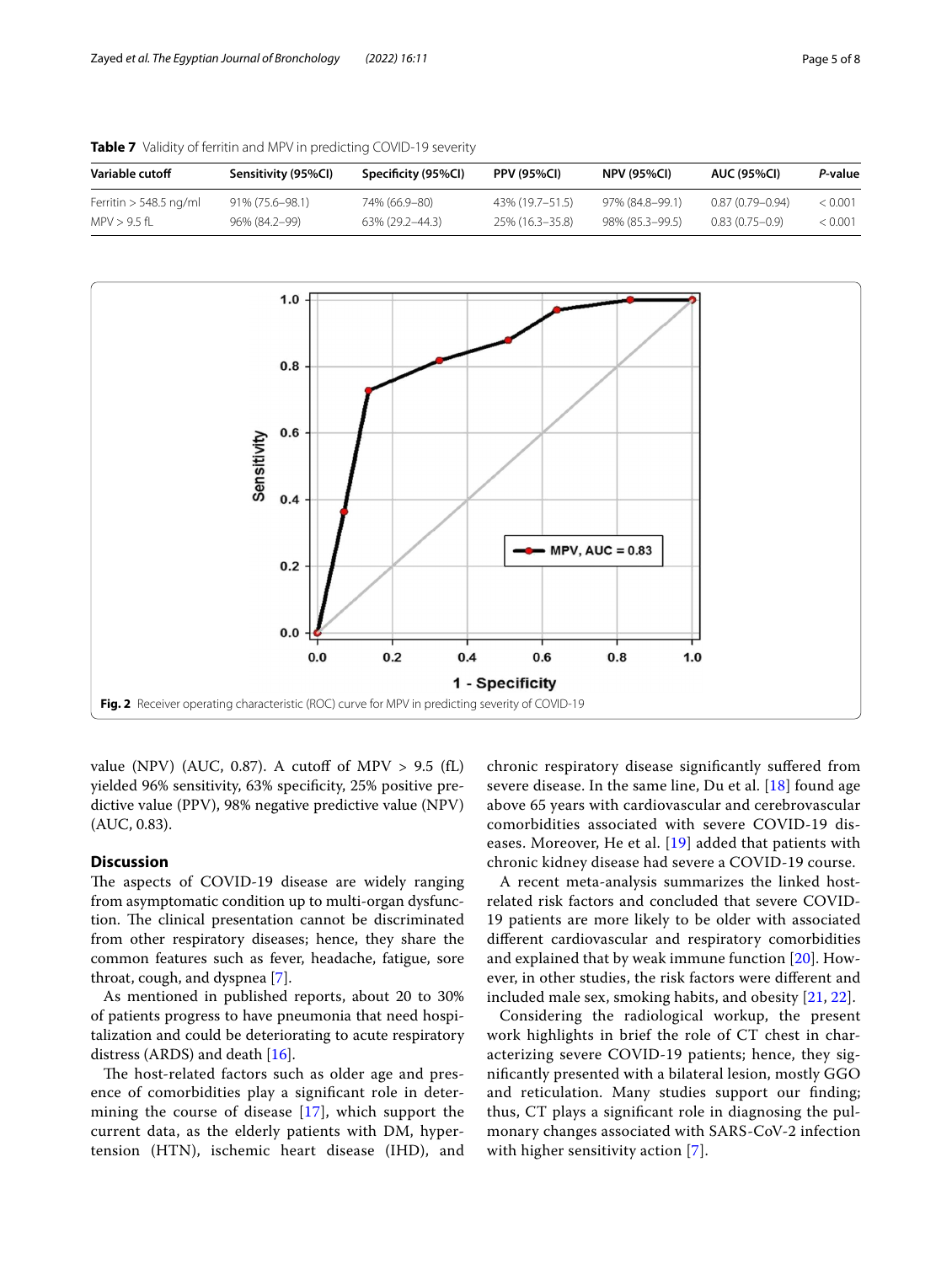

<span id="page-5-0"></span>Like other respiratory viruses, SARS-CoV-2 infection implies diferent hematological changes, which help in the evaluation and monitoring of disease severity. The commonest changes in the hematopoietic system are lymphocytopenia, neutrophilia, thrombocytosis, or thrombocytopenia; therefore, during the course of the disease, the total leukocyte count may show normal value, decrease, or increase  $[23]$  $[23]$ . The present data recorded that the relative lymphocyte count was signifcantly decreased in the severe group rather than the mild and moderate ones, while total leucocytic count (TLC) and platelet (PLT) count showed insignifcant diferences that came in agreement with other reports; thus, the infammatory cells were consumed during the immune response  $[24, 25]$  $[24, 25]$  $[24, 25]$  $[24, 25]$  $[24, 25]$ . On the other hand, a contrary study recorded elevated TLC and PLT count in severe COVID-19 [[19\]](#page-7-10).

Taking into consideration other laboratory fndings, we reported elevation in ESR, CRP, LDH, AST, ALT, CPK-MB, D-dimer, and creatinine levels in severe COVID-19 patients, which came in accordance with previous studies. In consequence, the hypercoagulable state is implicated in the formation of tiny thrombi in diferent organs, which later on promote a bad prognosis. Accordingly, the tests of coagulation profle help in assessing the critical patients as well as guiding the treatment intervention [[26–](#page-7-17)[28](#page-7-18)].

Considering the role of ferritin and its role during immune response toward infection, the idea focused on the mandatory function of iron in viral replication inside the cells; moreover, iron increases the sensitivity of T lymphocytes toward the chemical mediators, which fnally helps in the regulation of ferritin expression. Ferritin plays an important immune modulator action by its heavy and light chains (HFC and LFC), through binding to iron molecules; consequently, the biological available form of iron protects the cellular proteins, lipids, and DNA from the toxicity of heavy metals. As a response to the infammatory process toward viral infection including SARS-CoV-2, a signifcant elevation of serum ferritin level was noticed, as the pro-infammatory cytokines particularly IL-6 stimulate the production of hepcidin, which upregulates the level of ferritin [[29](#page-7-19)[–32](#page-7-20)].

Our data showed signifcant elevation of the ferritin level in severe COVID-19 patients, and its sensitivity in predicting disease severity reached 91% at cutoff level > 548.5 ng/mL. In addition, it could be used as independent predictors of severe COVID-19, and so, the likelihood of severity increased twofold more with every unit increase in the ferritin level;  $OR = 2.04$ ,  $P = 0.016$ . Using ferritin as a biomarker for severe SARS-CoV-2 infection was discussed by a recent publication, especially in Asian areas with a recommendation of empowering the study by more observations, as the fnding was not conclusive;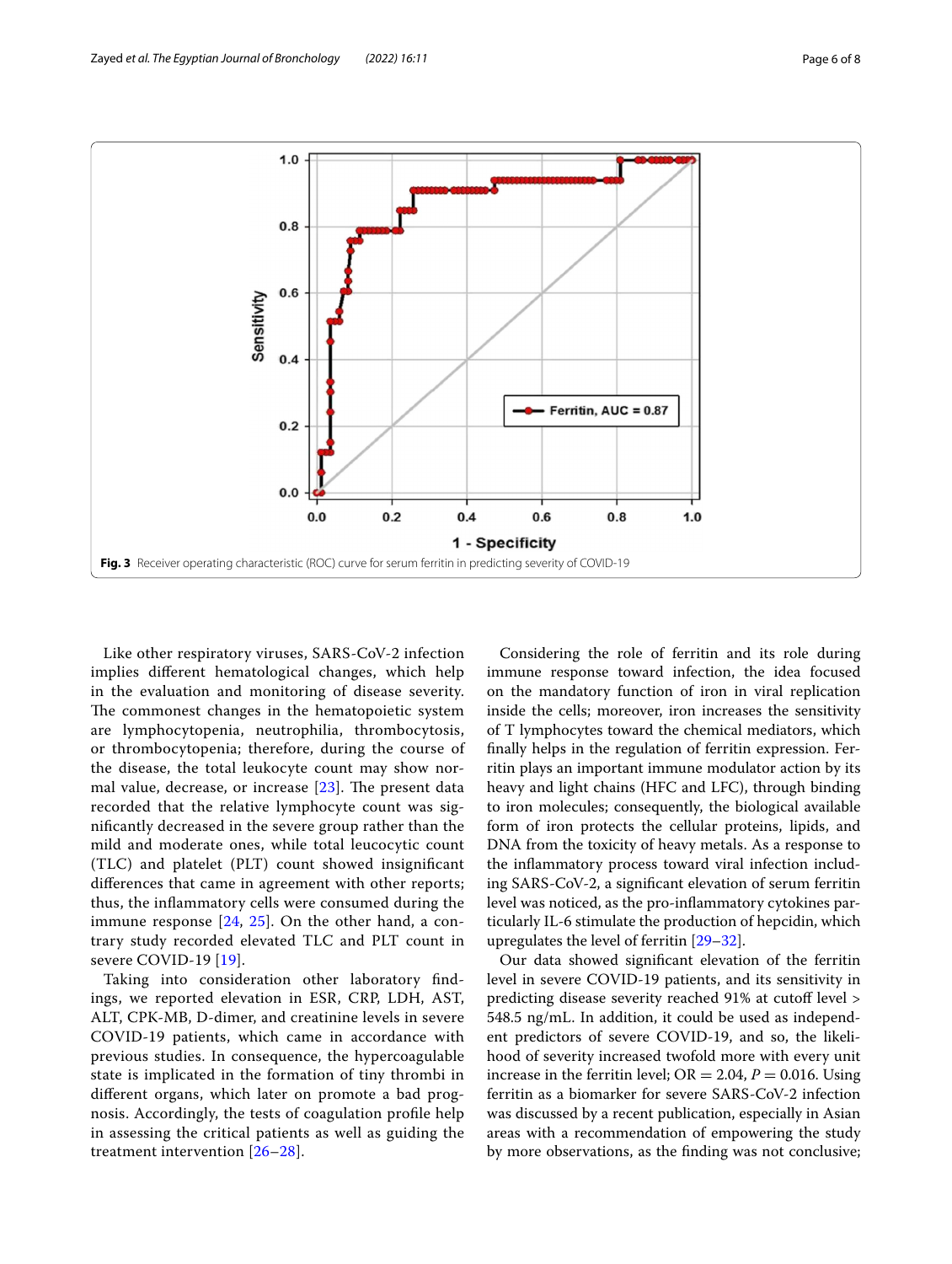hence, the level of ferritin was elevated in diferent types of infections and in all COVID-19 patients [\[33](#page-7-21)].

On the other hand, Velavan et al. and Mehta et al. considered ferritin a signifcant predictor of severe COVID-19 disease and mortality due to secondary hemophagocytic lymphohistiocytosis (sHLH) and cytokine storm syndrome. Another important index involved in evaluating infammatory condition was MPV; it correlates with platelet activation and refects prothrombotic conditions [\[34–](#page-7-22)[36\]](#page-7-23).

The role of platelets in inflammation and immune regulation is crucial; hence, the activated platelets in viral infection induced lung injury through diferent mechanisms; frst, direct damage of respiratory tract by released infammatory mediators; second, surface exposure of E and P selectin that attract other infammatory cells causing inflammatory and immune responses. The MPV is an important platelet index that represents platelet activation and indirectly correlates with platelet count. The decrease of platelet count is associated with poor outcome even mortality as well as the increase of MPV  $[37-40]$  $[37-40]$  $[37-40]$ .

In our study, the platelets count was lower in the severe group than in the mild and moderate ones but with insignifcant diferences; in spite of that, the MPV was signifcantly higher in the severe group than the mild/moderate one. Moreover, the performance of MPV in predicting severe COVID-19 disease was very good; hence, the AUC was 83%. In addition, the sensitivity of MPV at cutof point > 9.5 fL was higher (96%). Furthermore, MPV could be used as independent predictors for severe COVID-19, thus the likelihood of severity increased 7-fold for every unit increase of MPV; OR =  $6.67, P < 0.001$ .

The study conducted by He et al.  $[19]$  $[19]$  $[19]$  showed that platelet count was signifcantly lower in severe disease, and was considered a predictor for mortality, in disagreement with the present results; hence, the authors neglect the role of the MPV index. However, a limited study discussed the predictive role of MPV in severe COVID-19 disease; a Turkish study examined the correlation between the MPV value in two age groups (above and below 65) [\[41\]](#page-7-26). The results suggested irrelevant correlation, and the author recommended a larger study for signifcant fndings. Another retrospective study by Zhong et al. [[42](#page-7-27)] inspected the role of mean platelet volume over platelet count in predicting severe COVID-19 pneumonia and concluded that the capability of that ratio was higher and could be considered independent risk factors.

The strength of the current study is the idea about MPV and ferritin and their predictive ability of severe COVID-19 disease. In spite of the study being a preliminary prospective observation from one medical center, it

gave a brief highlight about diferent independent predictors of the severity of that novel virus.

The limitation was subjected around the lack of other more specifc laboratory markers refecting the infammatory state and cytokine storm such as IL-1, 6, and 8, TNFα, and CD4 and CD8 counts, but the introduction of common markers that can be easily available was our target. Consequently, further studies are recommended to emphasize the underlying disease pathogenesis.

In conclusion, the study highlights the related aspects of severe COVID-19 disease and draws attention to predictors of severity besides the easy use of available biomarkers such as ferritin and MPV to facilitate the initial detection of a bad prognosis.

#### **Acknowledgements**

Not applicable

#### **Authors' contributions**

ZN, AA, and LM all shared in the conception, design of the work, and acquisition, analysis, and interpretation of the data. The authors read and approved the fnal manuscript.

#### **Funding**

No fnancial support or sponsorship.

#### **Availability of data and materials**

The database used and analyzed during the current study are available from the corresponding author on reasonable request

#### **Declarations**

#### **Ethics approval and consent to participate**

The study was approved by the Ethics Committee of Saudi National Hospital. Written informed consent was obtained from all participants.

#### **Consent for publication** Not applicable

#### **Competing interests**

The authors declare no competing interests.

Received: 15 October 2021 Accepted: 5 February 2022 Published online: 19 February 2022

#### **References**

- <span id="page-6-0"></span>1. Phelan AL, Katz R, Gostin LO (2020) The novel coronavirus originating in Wuhan, China: challenges for global health governance. JAMA 323(8):709–710
- 2. Singhal T (2020) A review of coronavirus disease-2019 (COVID-19). Indian J Pediatrics 13:1–6
- 3. Zhu N, Zhang D, Wang W, Li X, Yang B, Song J et al (2020) A novel coronavirus from patients with pneumonia in China, 2019. NEJM 382(8):727–733
- <span id="page-6-1"></span>4. Abbas A, Al-Otaibi T, Gheith OA, Nagib AM, Farid MM, Walaa M (2021) Sleep quality among healthcare workers during the COVID-19 pandemic and its impact on medical errors: Kuwait experience. Turkish Thoracic J 22(2):142
- <span id="page-6-2"></span>Lotfy SM, Abbas A, Shouman W (2021) Use of hydroxychloroquine in patients with COVID-19: a retrospective observational study. Turk Thorac J 22(1):62–66
- <span id="page-6-3"></span>6. Mahévas M, Tran VT, Roumier M, Chabrol A, Paule R, Guillaud C et al (2020) Clinical efficacy of hydroxychloroquine in patients with covid-19